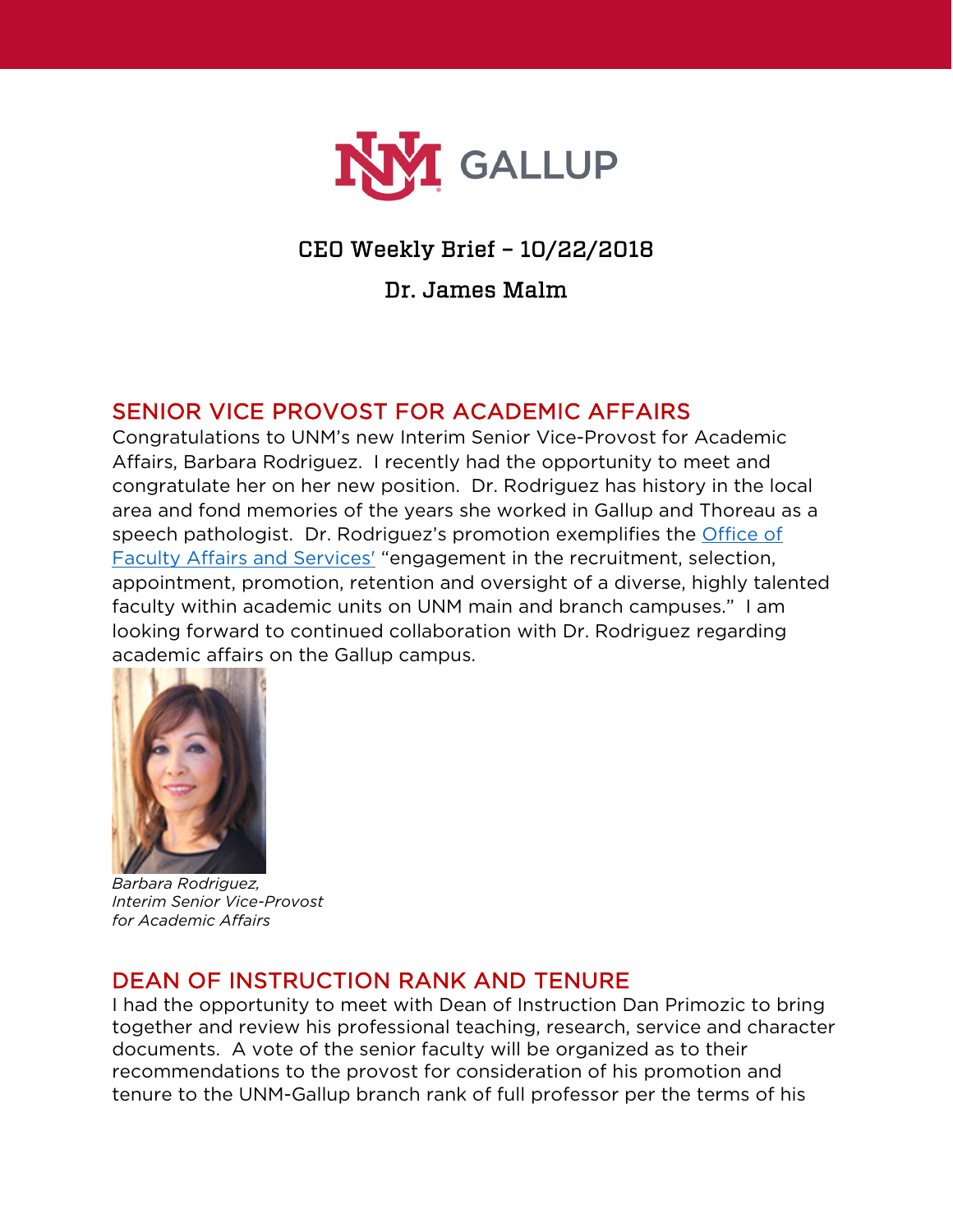employment contract. For more information please visit the [Provost's](http://ofas.unm.edu/faculty/rpt_guidelines/provosts-promotion--tenure-guidelines/index.html)  [Promotion & Tenure Guidelines.](http://ofas.unm.edu/faculty/rpt_guidelines/provosts-promotion--tenure-guidelines/index.html)

### UNM BOARD OF REGENTS

With much pride and excitement, I attended the UNM Board of Regents meeting on Tuesday, October 16<sup>th</sup> to receive an official proclamation commemorating our 50<sup>th</sup> anniversary. I was accompanied to the podium by Dr. Tracy Lassiter and Dr. Shirley Heying as I expressed gratitude for the regent's recognition of the work our campus has done, the broad scope of services we provide and our plan for continued growth into the future. Official signatures on the proclamation include President Rob Doughty, Vice-President Marron Lee, Secretary/Treasurer Thomas Clifford, Student Regent Garrett Adcock, Regent Michael Brasher, Regent Brad Hosmer, and Regent Suzanne Quillen.



*Dr. James Malm, Dr. Tracy Lassiter and Dr. Shirley Heying accept a proclamation from the UNM Board of Regents in recognition of UNM-Gallup's 50th anniversary.*

## LOCAL ADVISORY BOARD MEETING

The UNM-Gallup local advisory board meeting was held on Tuesday, October 16. As part of my regular report to the board, I presented:

- The New Mexico Higher Education Department 2018 Summer Hearing in regards to our five-year capital project funding;
- The New Mexico Higher Education Department Research and Public Service Project (RPSP);
- UNM-Gallup summary of current and plant funds;
- Unopposed petition to conduct the February 2019 local option branch community college local advisory board elections with the November 2019 regular election and implications for our local advisory board.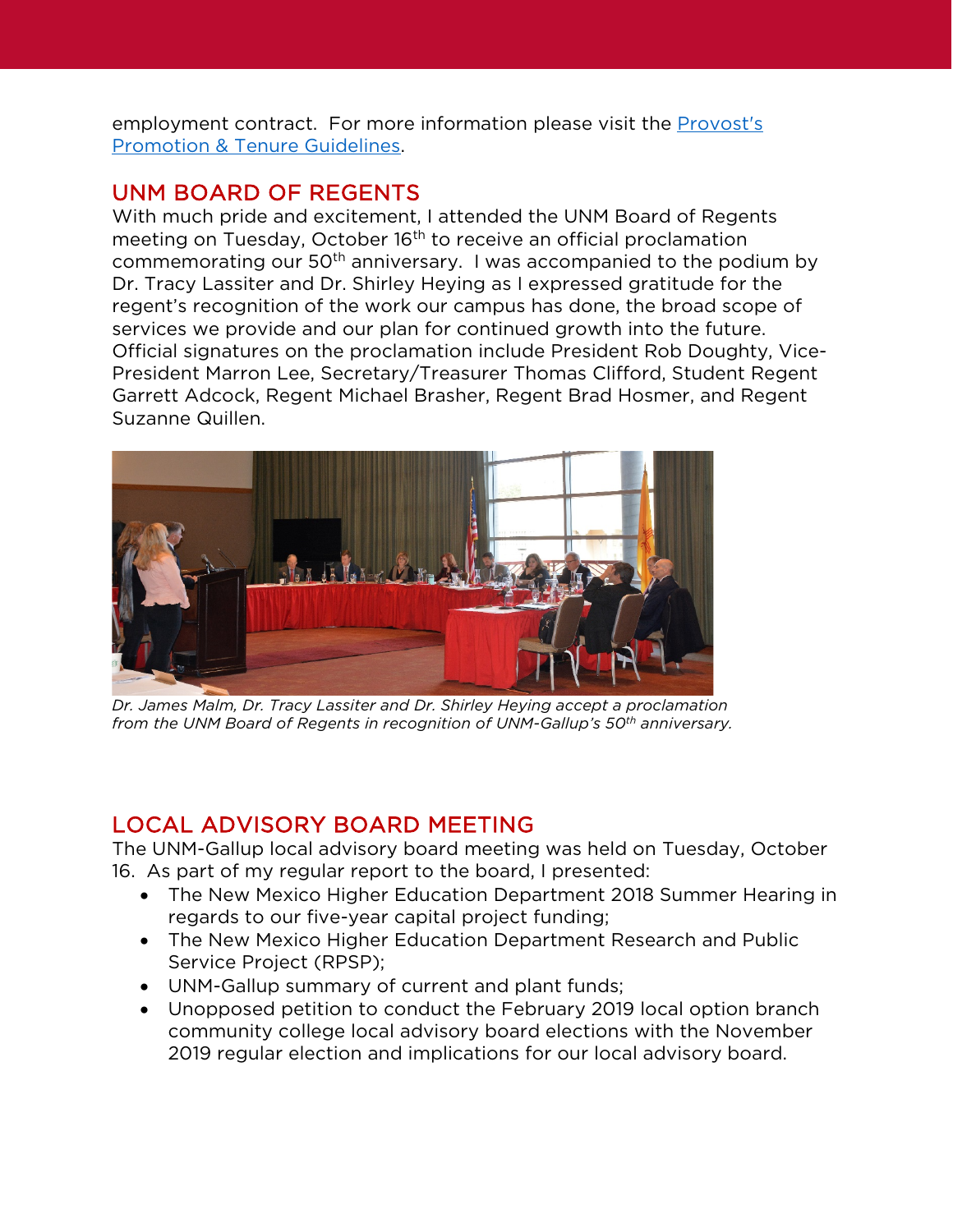Full board packets are available on the [local advisory board web page,](https://www.gallup.unm.edu/administration/localboard/) and board minutes can be viewed after they are approved by the board at the next regular meeting.

#### EMERGENCY CLOSURES

The UNM-Gallup leadership team met this past week to fine tune our emergency campus closure procedures, especially as they relate to nonweather related decisions and operational times outside those of the Gallup McKinley County School District such as evenings, weekends, and district holidays. Lobo Alerts will be one of the many channels used to communicate information in real-time. The Lobo Alerts program is an opt-out program so if you are a UNM faculty, staff or student you are immediately enrolled in the program until such a time as you ask to be removed. For [weather-related](https://unmgnewsevents.blogspot.com/2018/10/weather-related-delays-closures.html)  [closures](https://unmgnewsevents.blogspot.com/2018/10/weather-related-delays-closures.html) UNM-Gallup will also utilize a number of communication methods including television, radio, social media and the local switchboard.

#### MANDATORY TRAINING

I would like to encourage supervisors to support all faculty, adjunct faculty, full-time and part-time staff members in the completion of the UNM mandatory annual trainings. The online trainings must be completed by December 1, 2018. You can access the modules at [Learning Central](https://learningcentral.health.unm.edu/learning/user/login.jsp) at any time of the day or night. The three required classes are 1) Active Shooter on Campus: Run, Hide, Fight, 2) Basic Annual Safety Training, and 3) Intersections: Preventing Discrimination and Harassment.

### INVITATION TO DR. LANZA'S CLASS

On Thursday of last week, I was happy to accept an invitation to visit Dr. Carmela Lanza's English 100 classes. She is guiding students in sharing their stories on how they found themselves in a remedial English class. I was moved by their complex and thoughtful responses. Please click the link below to preview the book used by the students in these classes.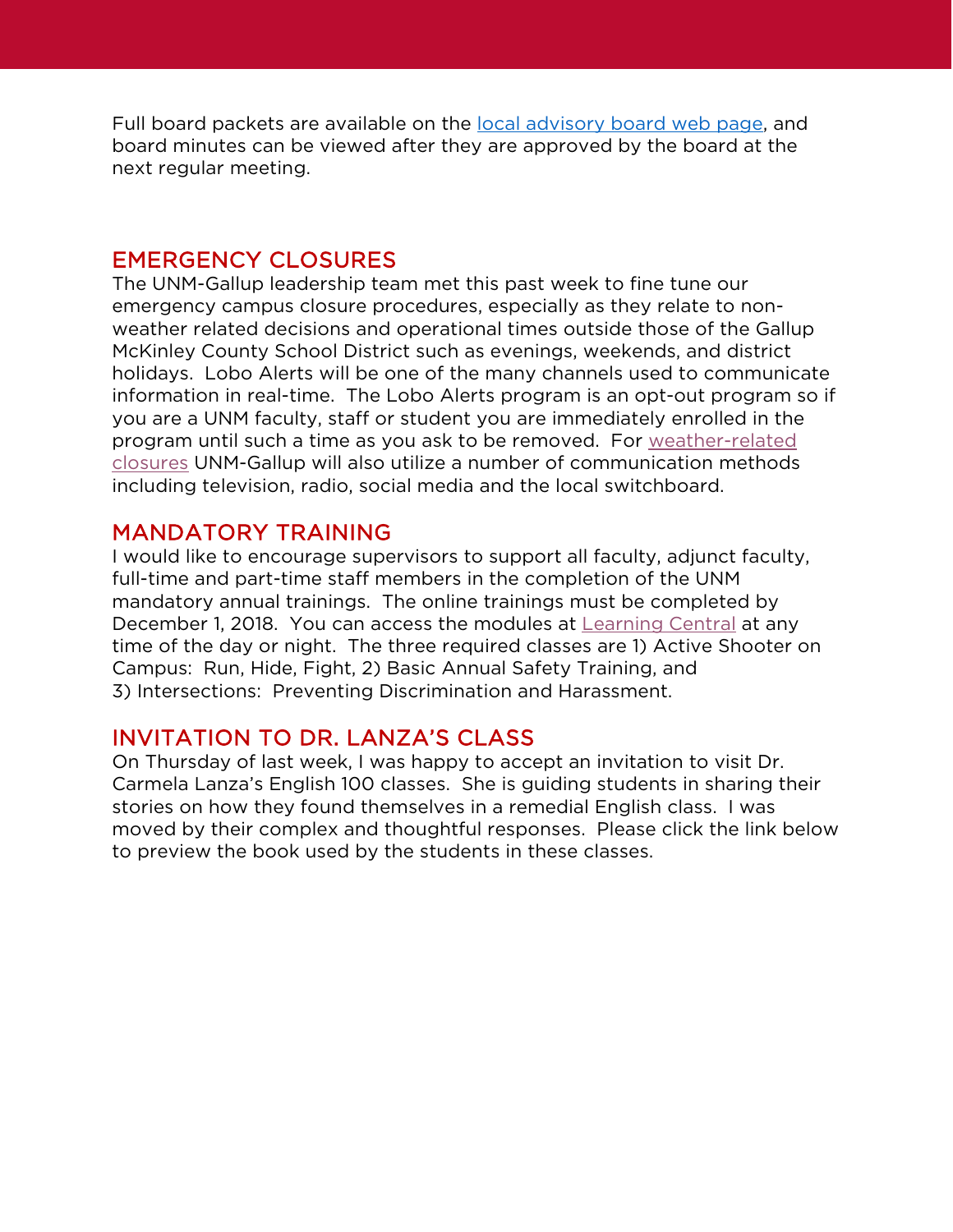

## FACULTY ASSEMBLY

On Friday, Faculty Assembly President Cecilia Stafford attended a meeting of the UNM-Gallup leadership team to share information and enter into meaningful and collaborative discussions which help us deliver on our mission. Under her strong leadership, the faculty assembly is thriving and I am happy for the opportunity to work and communicate with this group in such a collegial manner.

Later that day, I presented the CEO's standing report to the Faculty Assembly and stood for questions from the group. Please click below for the full [agenda.](https://www.gallup.unm.edu/pdfs/AgendaforFAMeetingOct19th2018.pdf)



GALLUP EXECUTIVE DIRECTORS ALLIANCE

City Manager Marianne Ustick and the City of Gallup hosted the most recent meeting of the Gallup Executive Directors Alliance (GEDA) at the El Morro Events Center. At this monthly luncheon, I was able to provide updates on:

• UNM-Gallup's five year Higher Education Department capital plan as contained within the UNM-Gallup local advisory board 10/16/18 meeting packet; (Click below to access the full document)